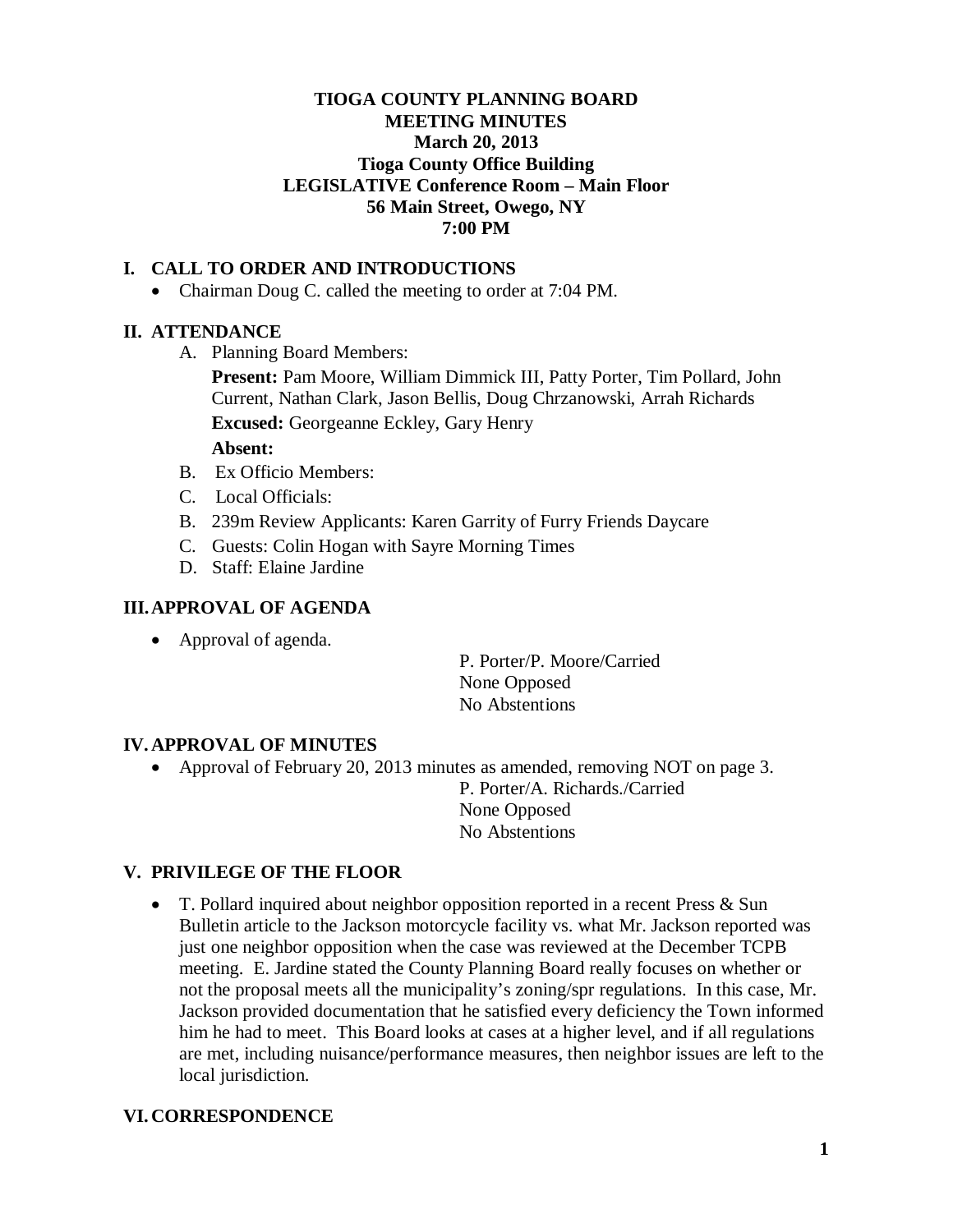• Folder passed around

# **VII. NEW BUSINESS**

# **A. 239 Reviews**

**1. County Case 2013-003: Village of Waverly, Furry Friends Daycare, Site Plan Review/Special Permit**

The applicant is proposing to operate a doggie daycare on the first floor of this structure. The second floor will be one, rented residential space. Hours of operation will be Monday - Saturday, 7AM – 6PM. The applicant is anticipating having 10 to 25 (maximum capacity) dogs on site per day, with up to 3 employees.

The entire rear yard will be securely-fenced in for daily supervised outdoor play. No kennels will be used inside or outside.

The neighborhood contains a mix of residential and commercial uses nearby.

The proposal meets all Village of Waverly zoning regulations. Only concern is with cars backing up onto State Route 34 during peak hours. Staff recommends approval of the SPR/SP with the one condition that NYS DOT Region 9 Site Plan Review Committee reviews and approves the project.

**Q. T. Pollard** – Will the fence be solid nature? **A. K. Garrity** – No, it will be a wooden plank fence with a wire lining. It will also have chain link gates. **T. Pollard** – Would you consider a more solid fence construction to minimize barking noise spilling out to the surrounding residences? **K. Garrity** – No, because then the dogs cannot see out. I run a dog boarding operation in Lockwood and the noise from barking is not all that bad. The dogs are always supervised outside.

**Q. P. Moore. –** Is the reasoning for a doggy daycare so dogs do not bark when left alone all day in their own home that would bother neighbors? **A. K. Garrity –** No, the main reason is for socialization and exercise.

**Q. P. Porter –** Will you board dogs overnight at this facility? **A. K. Garrity –** No, this is just for daycare.

**Q. A. Richards –** Have you discussed this with any of the neighbors? **A. K. Garrity –** No, because this is my first step in the approval process. Also, I am the Town of Barton and Village of Waverly Dog Control Officer, so I know that dog barking has to be controlled.

**Q. T. Pollard. –** On the site plan there is no parking lot, just grass. Are you planning to create a parking lot to direct traffic flow? **A. K. Garrity –** Yes. T. Pollard asked if this should be added to the conditions. E. Jardine replied that more recent trend is to just leave parking area grass or gravel, instead of creating more impervious paved area, and that is why staff didn't state a specific condition regarding this.

# **Motion to recommend approval of the site plan review/special permit.**

| W. Dimmick III/A. Richards/ Carried |           |  |
|-------------------------------------|-----------|--|
| Yes                                 | Q         |  |
| No.                                 | o         |  |
| <b>Abstention</b>                   | $\bullet$ |  |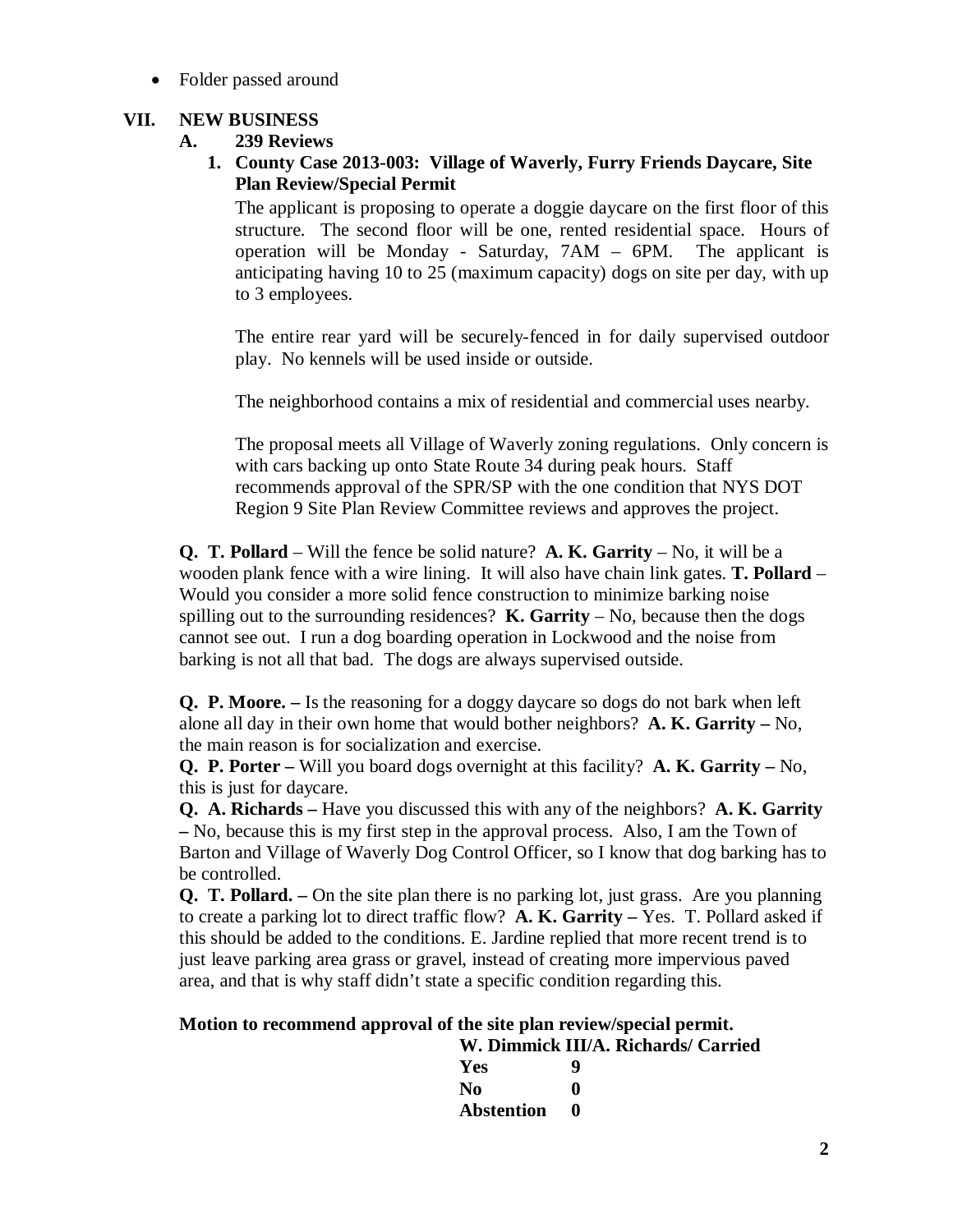## **2. County Case 2013-004: Town of Barton, Park Outdoor Advertising, Site Plan Review**

The applicant is proposing to relocate an existing billboard that is now just north of State Route 17 on Town of Barton property just to the south of State Route 17 on the property of Stray Haven.

The sign at its new location will be 30 feet high from the crown of road grade of NYS Route 17 to the top of the sign. The closest portion of the sign will be setback 3 feet from the NYS DOT right of way marked by the DOT fence. It will be literally the exact same unit that is on the current billboard  $-4$  sign faces of  $12'x 24'$  each, totaling 1,152 square foot in signage. The sign will continue to be externally lit by halogen lights. The applicant will allow Stray Haven to utilize advertising space whenever there is a space vacancy.

The neighborhood contains a mixture of residential, commercial and agricultural uses. This proposal will have little if no impact from a planning perspective to the surrounding area. Staff recommends approval of the site plan review with the condition of NYS DOT Site Plan Review and other required approvals.

#### **Motion to recommend approval of the site plan review with the conditions noted. P. Porter/T. Pollard/Carried**

| P. Porter/T. Pollard |   |  |
|----------------------|---|--|
| Yes                  | g |  |
| No.                  | o |  |
| <b>Abstention</b>    | o |  |

# **VIII. REPORTS**

A. Local Bits and Pieces

- 1. Town of Candor G. Henry
	- Not in attendance.
- 2. Town of Nichols P. Moore/P. Porter
	- Public Hearing is scheduled next week for Town Codification.
- 3. Town of Berkshire T. Pollard
	- Site preparation has been completed for construction of new fire station.
- 4. Town of Tioga D. Chrzanowski
	- No report.
- 5. Village of Waverly W. Dimmick III
	- No report.
- 6. Village of Owego G. Eckley
	- Not in attendance
- 7. Town of Newark Valley vacant
- 8. Town of Owego J. Current